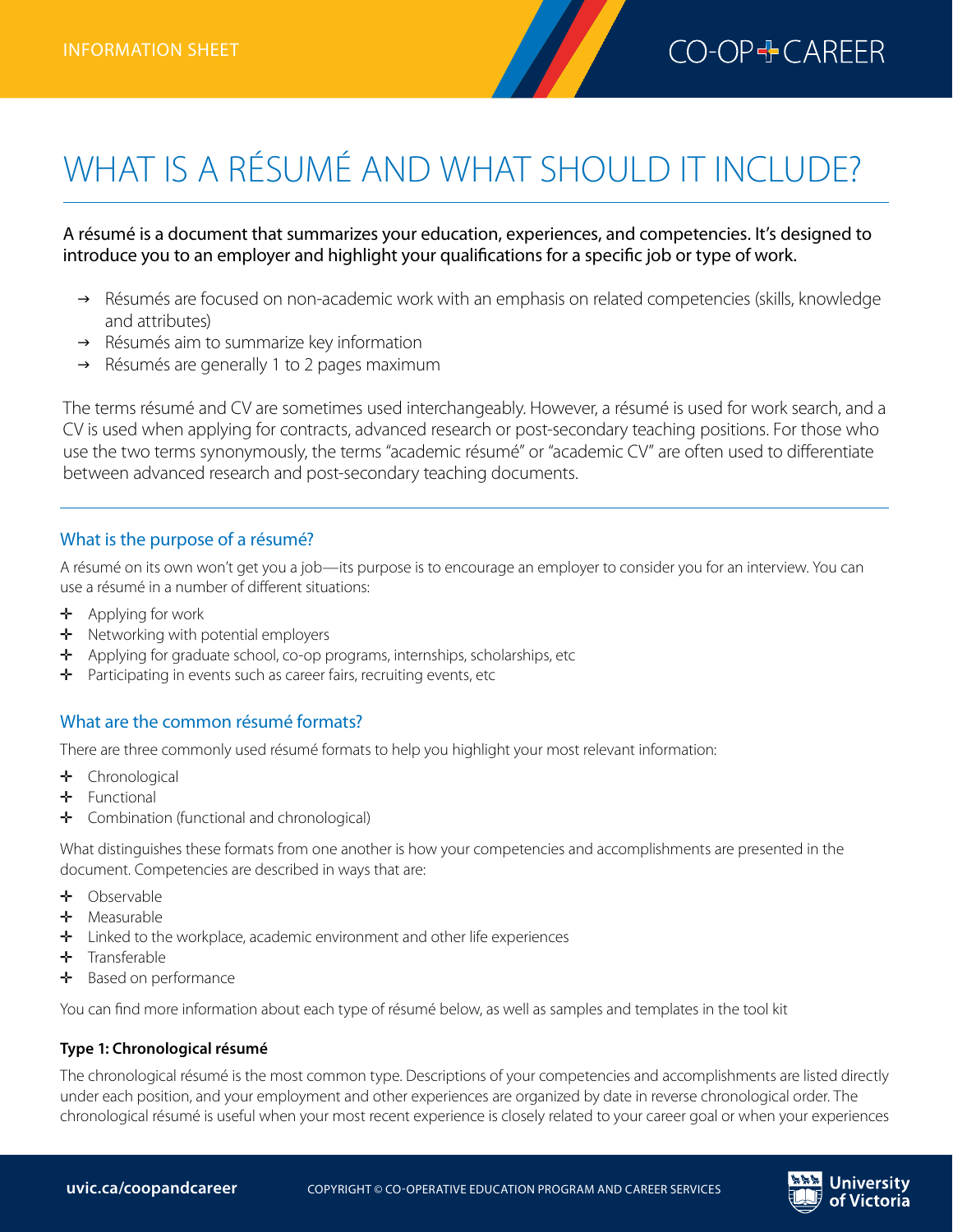show a pattern of growth and responsibility over time. See samples and templates in the tool kit.

Advantages of the chronological résumé:

- ✛ It gives a clear profile of each separate experience.
- $\div$  It's the format preferred by most employers.
- $\div$  It's relatively easy to write.

Disadvantages of the chronological résumé:

- $\div$  It forces you to share information in a certain order rather than relating it to your career goal.
- ✛ If you have held a number of similar positions, the statements under each one may be too repetitive.

#### **Type 2: Functional résumé**

In this type of résumé, your competencies and accomplishments are separated from your chronological education and work history and organized into groups according to thematic areas (e.g. communication, marketing, research, etc.). The functional résumé is useful when you are making a career shift, or when your most recent experiences are not related to your career goal. See samples and templates in the tool kit.

Advantages of the functional résumé:

- $\div$  You can emphasize the competencies and accomplishments most relevant to your career goal.
- ✛ If you don't have extensive or recent work experience, but have developed strong relevant competencies from educational activities and volunteer work, this format allows you to group your competencies together on the first page.

Disadvantages of the functional résumé:

- ✛ It's more work to write a good functional résumé than a good chronological résumé.
- $\div$  It can sometimes be frustrating for the employer to identify which competencies you used in which work experience. This can be addressed in your competency statements by being specific about where or how you demonstrated these skills.

#### **Type 3: Combination résumé**

The combination résumé format combines the two formats described above. It includes both a competency and accomplishment section organized by theme, and some descriptive information under each position you have held. You may choose a combination format when your career history is somewhat related to the position you are applying for, and you wish to highlight the transferability of your competencies from a variety of positions. See samples and templates in the tool kit.

Advantages of the combination résumé:

- ✛ Your competencies are grouped in an order that relates best to your career goal.
- ✛ Employers have some information about your responsibilities and accomplishments in each of your positions.

Disadvantages of the combination résumé:

- ✛ This is the most complex format to put together as it can easily become too repetitive and dense.
- ✛ It can be difficult to keep a combination résumé to two pages.

# Can you have a "general", "all purpose", "one size fits all" résumé?

It's not possible to have an effective "one size fits all" résumé for the simple reason that different types of work require you to highlight different aspects of your experience. If you're applying for a number of similar jobs, you can have a "master" résumé that reflects the general requirements for this work, but you should tweak this résumé to match your skills as closely as possible to each application.

An employer needs to see quickly and clearly how your background meets his or her needs for the particular work being recruiting for. Your résumé should make it as easy as possible for the employer to see how you fit his or her specific needs.

A résumé can be time consuming to prepare, but it's important to remember that it's an evolving document and it will change over time. Spend the necessary time on it to make it a quality, professional document that you will be proud to use.

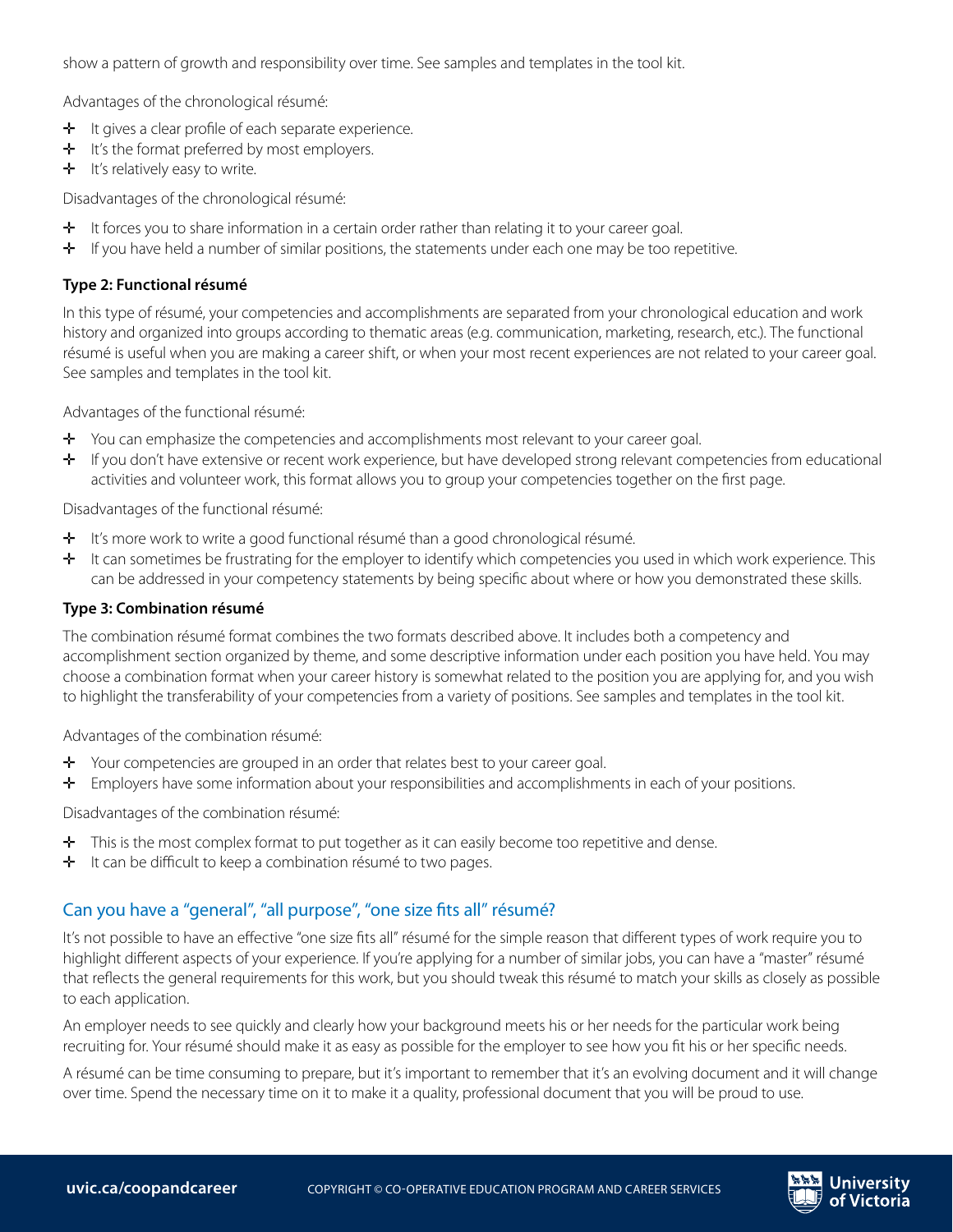# What content should you include in your résumé?

Résumés are organized in sections that describe your education, work/volunteer experience, competencies, accomplishments, etc. There are no strict rules on how to organize the information on your résumé. Different employers will have different preferences.

A good general rule is to make sure that your most relevant information is towards the top of the résumé. Another common practice is to list your experiences in your work, volunteer and educational sections in reverse chronological order so that the most recent information is at the top of each section.

Employers rarely read a résumé from beginning to end. They scan and skim them, usually starting at the beginning, and may spend only 10 or 20 seconds making an initial assessment. If there is not enough immediate information that connects you with the position, they may not bother looking at the rest of the résumé.

## **Required information**

- ✛ Personal contact information: This forms the header of your résumé and includes your name, address, phone numbers and email. Make sure you have a professional email address and voicemail message.
- ✛ Education: This is a list of your educational credentials in reverse chronological order. For each credential, include the name of the degree/diploma/certificate, the institution and the year of completion for each of your credentials. Once you have started your university degree, it is common practice to remove your high school diploma from your résumé. However, if you have had an unusual or unique high school experience that links to your work goal, you may want to include it.
- ✛ Work experience: This is a list of your work experiences in reverse chronological order. For each work experience include the position title, the name and location of the organization and the start and end dates (both month and year) for each of your experiences. If you are at the beginning of your career, you should provide a complete list of your work experience back to your first job. If you are in mid-career, you may want to edit your work history somewhat to save space. It's common to only go back ten years unless you have a good reason to include earlier positions. For example, if you are targeting a career area that matches your earlier work, or you have been with only one employer for more than ten years. In some cases, you may want to divide your work experience into two separate lists, Related Work Experience and Additional Work History to focus the reader on your most relevant experience.
- ✛ Competencies/accomplishments: Competencies/accomplishments need to be embedded throughout different sections of your résumé but presented in the context of your work and educational experiences. Use the HOW TO EXPRESS YOUR COMPETENCIES info sheet as a resource, or check out other material in the competency kit.
- ✛ References: Your references are three to four people who know you, generally from a work or educational setting, and who are willing to be contacted by a potential employer in order to comment on your contributions, personal qualities and work ethic.

References most often include former or present supervisors, professors and coaches. References must NOT include relatives or friends. For each reference you will include the name, position title, organizational affiliation, location, phone number and email address. Always ask permission of your references to use their information. You may also want to ask them what they would say about you if someone called doing a reference check. It's a good idea to let them know about the kind of work you are applying for. Keep your references updated on your work search progress to ensure they will not be blind-sided by a call they were not expecting. It is also a good idea to provide them with a current copy of your résumé.

You have the option of including your references at the end of your résumé or keeping them on a separate sheet and indicating "References available on request" at the bottom of your résumé. It can be efficient to include these on your résumé. However, if you do not want to publicly circulate contact information for your references, you may decide not to have your references on your résumé. If you have not included your references on your résumé, it is important to bring this list with you to your interviews.

Reference letters do not replace a personal connection and employers usually prefer to make direct contact with your references. It's important to keep in contact with your previous employers, even if they change jobs, as prospective employers will still wish to speak with them. Put a notation on your résumé indicating the context in which you knew your previous employer (e.g., "former supervisor").

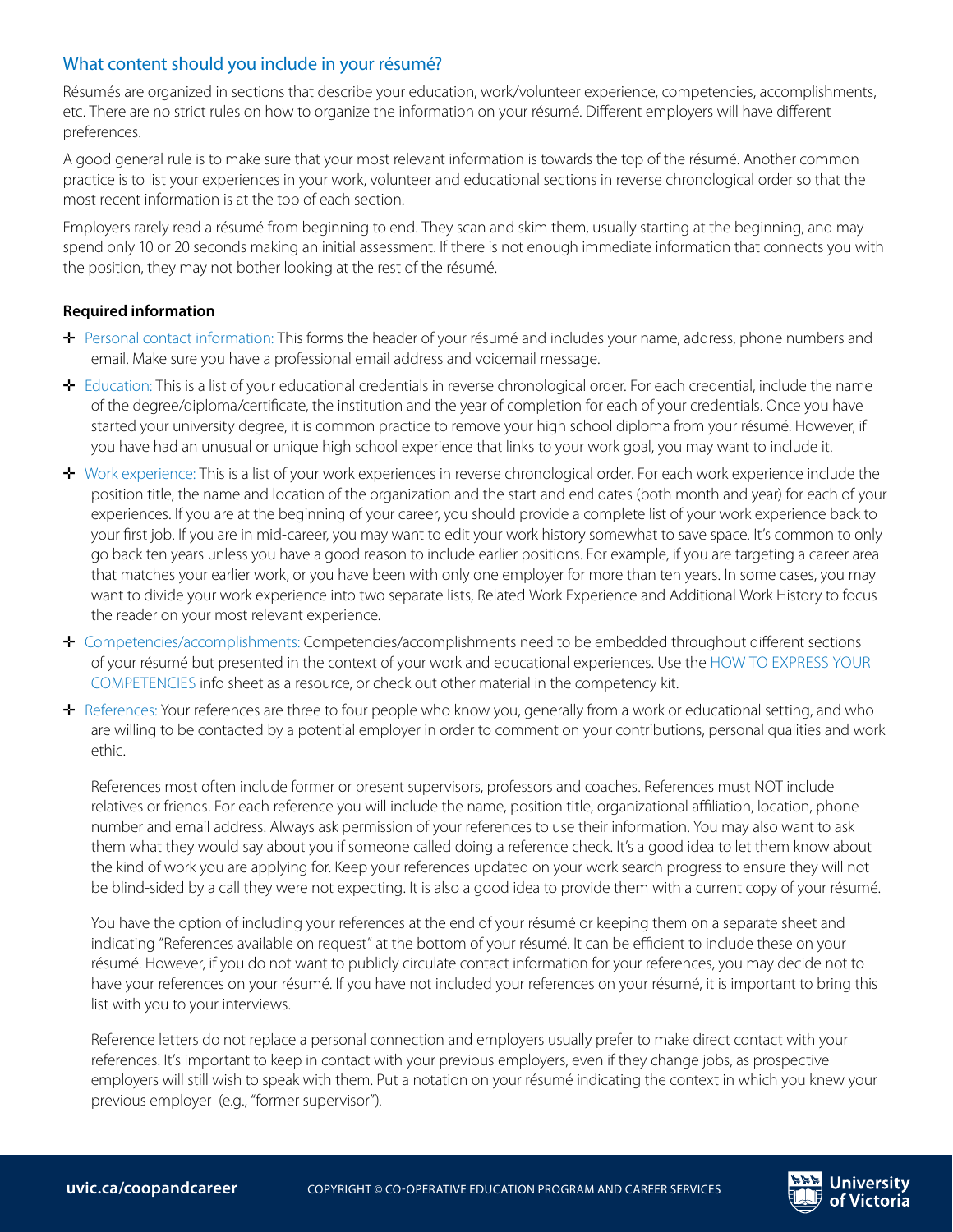### **Optional information**

- $\pm$  Objective: This is a brief statement at the beginning of your résumé that focuses on how you can contribute to your field of practice.
- ✛ Professional profile/summary: This is a brief and very useful section near the beginning of your résumé that includes four to six statements that strongly connect you to the work you are seeking. Often you will include statements describing your specifically related competencies and accomplishments. Think of this as a summary of the key points from your cover letter.
- ✛ Volunteer experience/community involvement: Celebrate your volunteer experience and format it as you would your paid work.
- ✛ Technical expertise: This is often used by people in scientific or technical professions and most frequently consists of relevant techniques, processes and equipment. Technical expertise often appears near the top of the résumé and includes key words that relate to the position.
- ✛ Professional memberships or affiliations: These are the professional associations you are a member of or informal professional groups in which you participate.
- ✛ Additional training: These are courses or training programs you have taken in addition to your formal education.
- ✛ Professional credentials/licenses: These are the qualifications or credentials provided by professional groups following a training program or a testing process (e.g., Class 5 Driver's License, CPR training etc.).
- ✛ Interests: This is a brief statement at the end of your résumé that lists interests, hobbies or activities that provide a more rounded picture of you.

## **Information NOT to include**

✛ In Canada and the United States, you should not include photos, birth dates, social insurance numbers, marital status and number of children on your résumé.

# Résumé checklist

Use this checklist to put together content for your résumé. Next, meet with a Co-op and Career staff member to review your draft together.

| Section/area                 | <b>Completed?</b> |
|------------------------------|-------------------|
| Required on a résumé         |                   |
| Personal contact information |                   |
| Education                    |                   |
| Competencies/accomplishments |                   |
| Work experience              |                   |
| References                   |                   |
| Optional on a résumé         |                   |
| Objective                    |                   |